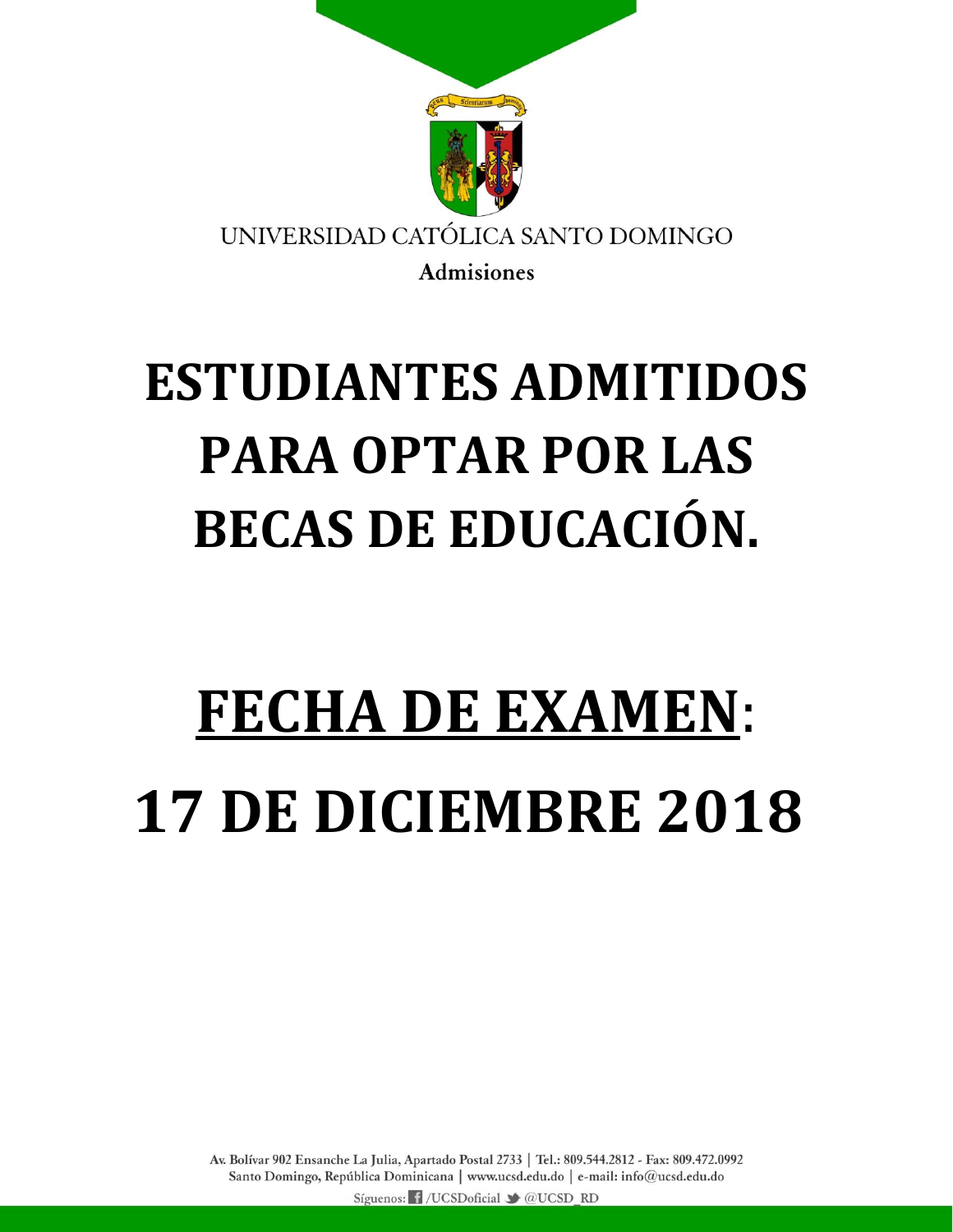## **ESTUDIANTES ADMITIDOS PRUEBA POMA PARA EDUCACIÓN FECHA DE EXAMEN: 17 DE DICIEMBRE DEL 2018.**

| NO. | <b>NOMBRES</b>        | <b>APELLIDOS</b>          | <b>CARRERA</b>           |
|-----|-----------------------|---------------------------|--------------------------|
| 1.  | <b>ELIZABETH</b>      | <b>ARAUJO AGUASANTA</b>   | PRIMARIA PRIMER CICLO    |
| 2.  | <b>ASTRID</b>         | <b>PERALTA</b>            | <b>EDUCACIÓN INICIAL</b> |
| 3.  | <b>HILARY NAGELY</b>  | <b>PÉREZ SUERO</b>        | <b>MATEMÁTICAS</b>       |
| 4.  | <b>SCARLYN</b>        | <b>SORIANO</b>            | <b>EDUCACIÓN INICIAL</b> |
| 5.  | <b>MERELIN DACHER</b> | <b>VARGAS VARGAS</b>      | EDUCACIÓN INICIAL        |
| 6.  | ANGÉLICA              | <b>SORIANO</b>            | EDUCACIÓN INICIAL        |
| 7.  | <b>ROHAMLET</b>       | <b>SIERRA SÁNCHEZ</b>     | <b>MATEMÁTICAS</b>       |
| 8.  | <b>YOCASTY</b>        | <b>HERNÁNDEZ MERCEDES</b> | PRIMARIA PRIMER CICLO    |
| 9.  | <b>ANABELÉN</b>       | <b>MONIER</b>             | <b>EDUCACIÓN INICIAL</b> |
| 10. | <b>ANABEL</b>         | <b>PÉREZ REYES</b>        | <b>EDUCACIÓN INGLÉS</b>  |
| 11. | <b>ANA</b>            | <b>VERAS</b>              | PRIMARIA PRIMER CICLO    |
| 12. | <b>PAOLA BENAREB</b>  | <b>ALCÁNTARA GÓMEZ</b>    | <b>BIOLOGÍA</b>          |
| 13. | <b>HILARITZA</b>      | <b>VICENTE</b>            | <b>EDUCACIÓN INICIAL</b> |
| 14. | <b>JAIROL</b>         | RAMIÍEZ ROMÁN             | <b>EDUCACIÓN FÍSICA</b>  |
| 15. | <b>ANA</b>            | <b>RINCÓN</b>             | PRIMARIA PRIMER CICLO    |